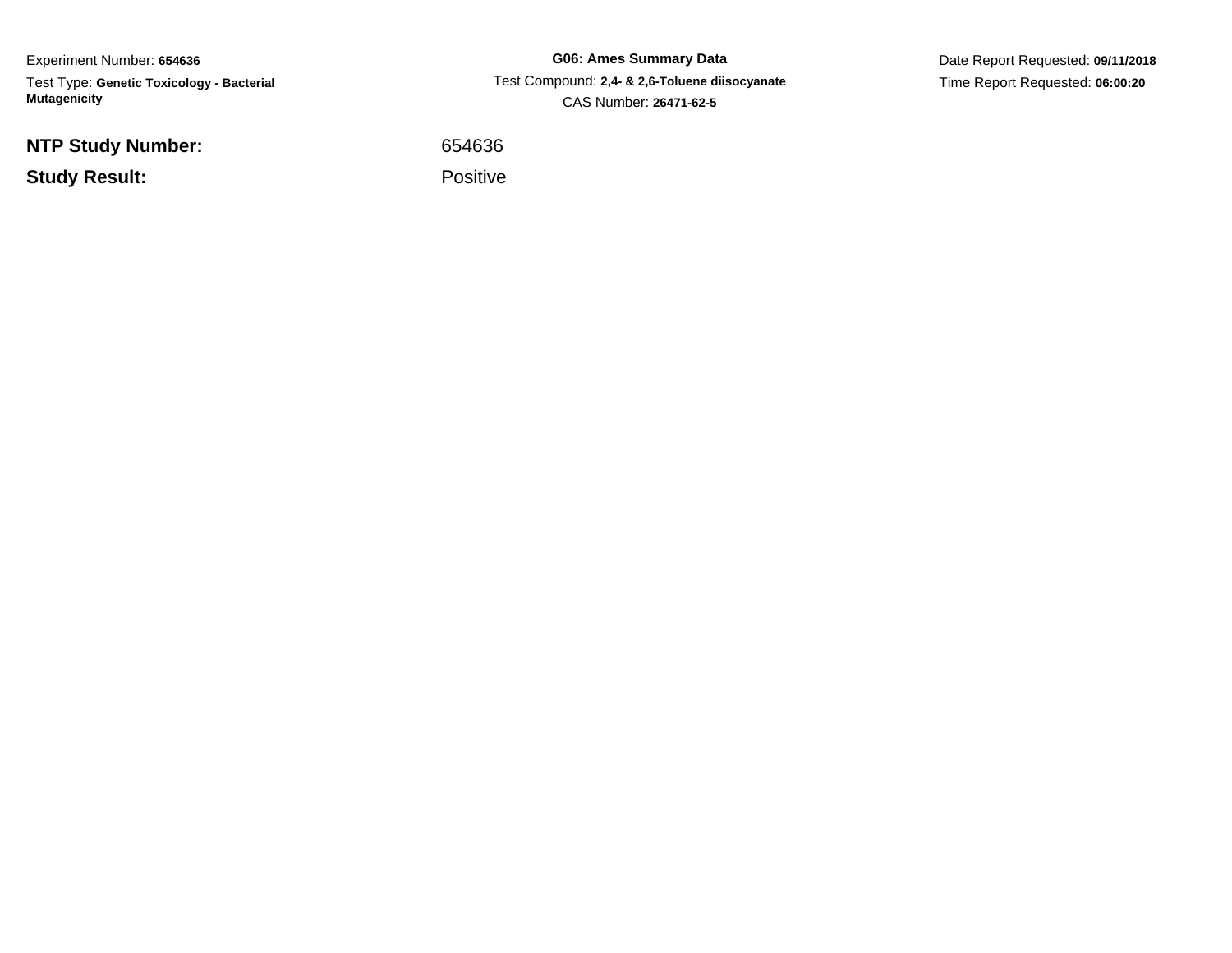Test Type: **Genetic Toxicology - Bacterial Mutagenicity**

# **G06: Ames Summary Data** Test Compound: **2,4- & 2,6-Toluene diisocyanate**CAS Number: **26471-62-5**

|                               |                   |                   | Strain: TA100          |                        |                        |
|-------------------------------|-------------------|-------------------|------------------------|------------------------|------------------------|
| Dose (ug/Plate)               | <b>Without S9</b> | <b>Without S9</b> | <b>With 10% Rat S9</b> | <b>With 10% Rat S9</b> | <b>With 10% Rat S9</b> |
| Vehicle Control <sup>1</sup>  | $154 \pm 12.6$    | $170 \pm 2.6$     | $139 \pm 4.8$          | $137 \pm 6.0$          | $99 \pm 0.3$           |
| 3.0                           |                   |                   |                        |                        | $102 \pm 3.0$          |
| 10.0                          | $113 \pm 7.5$     | $157 \pm 8.5$     |                        |                        | $118 \pm 15.4$         |
| 33.0                          | $101 \pm 6.9$     | $138 \pm 10.5$    |                        |                        | $144 \pm 15.3$         |
| 100.0                         | $103 \pm 3.1$     | $132 \pm 16.0$    | $158 \pm 4.7$          | $237 \pm 6.0$          | $159 \pm 12.7$         |
| 333.0                         | $121 \pm 9.8$     | 111 ± $6.7^p$     | $176 \pm 6.1$          | $241 \pm 5.7$          | $178 \pm 6.0$          |
| 1000.0                        | $123 \pm 6.4^s$   | $145 \pm 17.5^p$  | $171 \pm 2.3^p$        | $281 \pm 14.5$         |                        |
| 3333.0                        |                   |                   | $165 \pm 0.9^p$        | $172 \pm 21.0^p$       |                        |
| 10000.0                       |                   |                   | $143 \pm 7.1^p$        | $71 \pm 19.0^p$        |                        |
| <b>Trial Summary</b>          | Negative          | Negative          | Negative               | Positive               | <b>Weakly Positive</b> |
| Positive Control <sup>2</sup> |                   |                   | $764 \pm 16.7$         | $682 \pm 17.3$         | $438 \pm 5.6$          |
| Positive Control <sup>3</sup> | $421 \pm 4.7$     | $365 \pm 4.7$     |                        |                        |                        |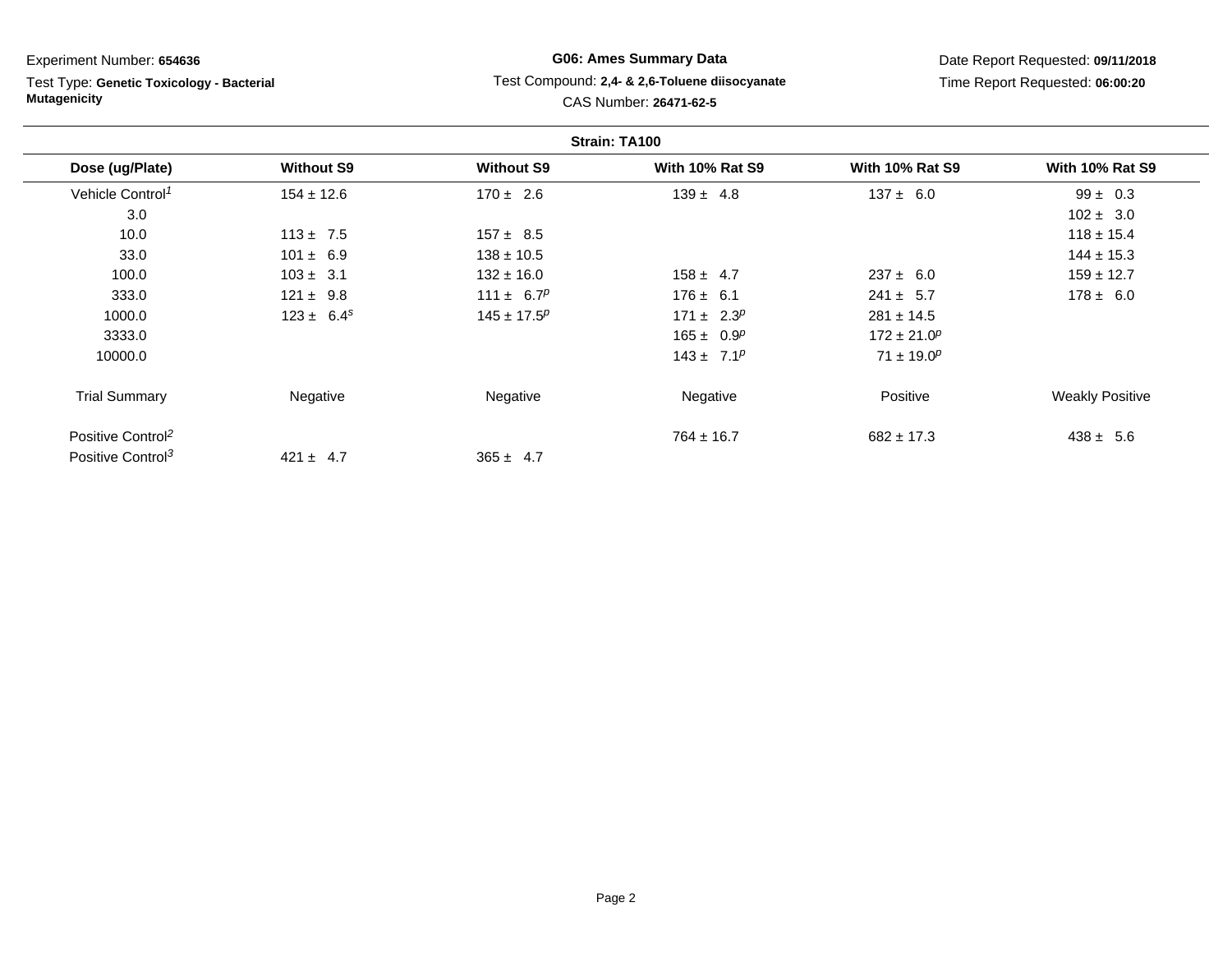#### Test Type: **Genetic Toxicology - Bacterial Mutagenicity**

# **G06: Ames Summary Data** Test Compound: **2,4- & 2,6-Toluene diisocyanate**CAS Number: **26471-62-5**

|                                                                |                            | Strain: TA100       |                     |  |
|----------------------------------------------------------------|----------------------------|---------------------|---------------------|--|
| Dose (ug/Plate)                                                | With 10% Hamster S9        | With 10% Hamster S9 | With 10% Hamster S9 |  |
| Vehicle Control <sup>1</sup>                                   | $160 \pm 13.0$             | $143 \pm 4.8$       | $95 \pm 5.3$        |  |
| 3.0                                                            |                            |                     | $109 \pm 3.9$       |  |
| 10.0                                                           |                            |                     | $97 \pm 9.6$        |  |
| 33.0                                                           |                            |                     | $118 \pm 6.4$       |  |
| 100.0                                                          | $206 \pm 8.2$              | $219 \pm 5.6$       | $143 \pm 6.1$       |  |
| 333.0                                                          | $219 \pm 10.2$             | $246 \pm 27.1$      | $134 \pm 4.4$       |  |
| 1000.0                                                         | $223 \pm 1.8^p$            | $264 \pm 4.9$       |                     |  |
| 3333.0                                                         | $212 \pm 7.9$ <sup>s</sup> | $202 \pm 55.1^p$    |                     |  |
| 10000.0                                                        | Toxic                      | $135 \pm 24.1^p$    |                     |  |
| <b>Trial Summary</b>                                           | Equivocal                  | Positive            | Negative            |  |
| Positive Control <sup>2</sup><br>Positive Control <sup>3</sup> | $1307 \pm 20.1$            | $1603 \pm 66.1$     | $1024 \pm 61.8$     |  |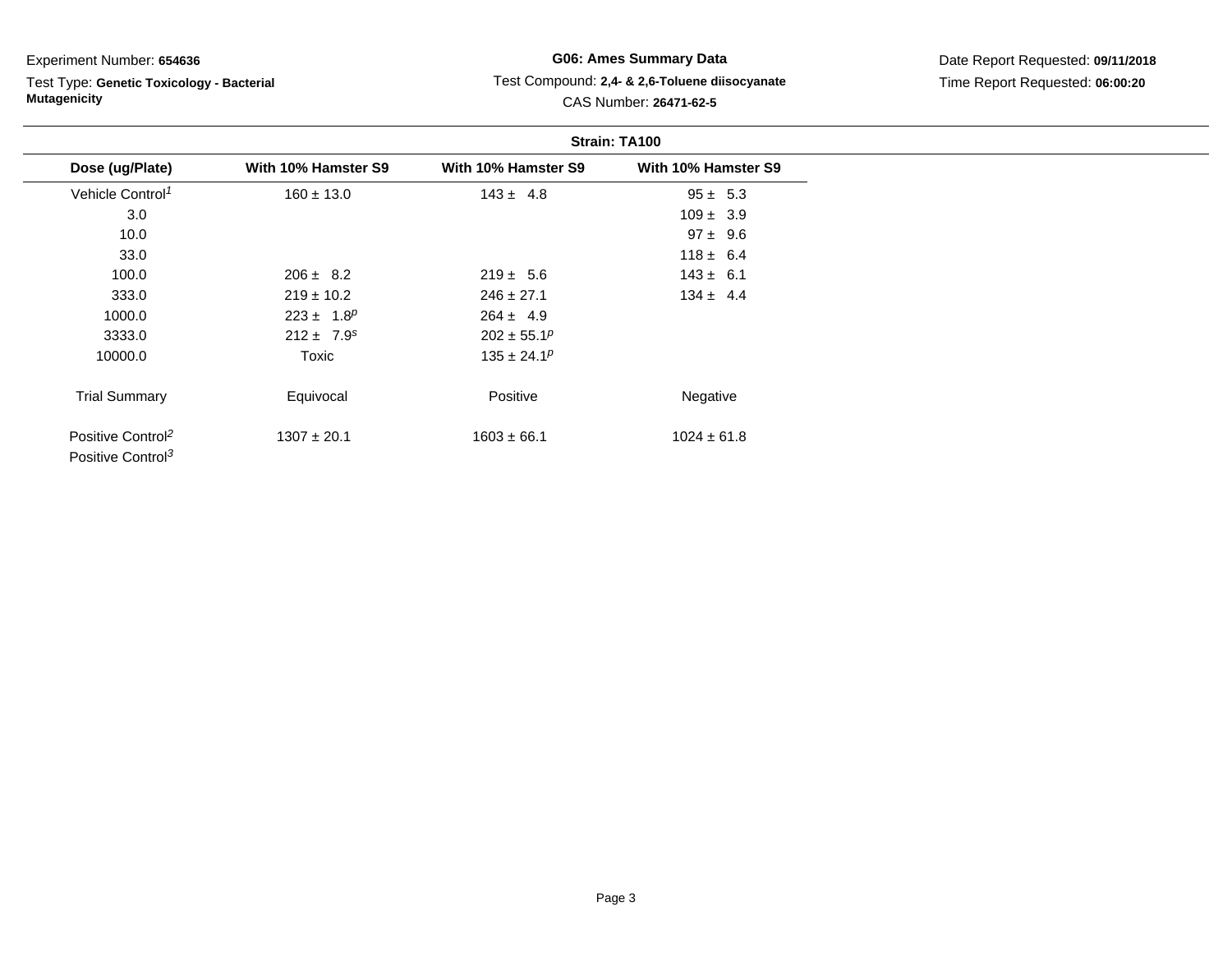Test Type: **Genetic Toxicology - Bacterial Mutagenicity**

# **G06: Ames Summary Data** Test Compound: **2,4- & 2,6-Toluene diisocyanate**CAS Number: **26471-62-5**

|                               |                   |                   | Strain: TA1535         |                        |                     |
|-------------------------------|-------------------|-------------------|------------------------|------------------------|---------------------|
| Dose (ug/Plate)               | <b>Without S9</b> | <b>Without S9</b> | <b>With 10% Rat S9</b> | <b>With 10% Rat S9</b> | With 10% Hamster S9 |
| Vehicle Control <sup>1</sup>  | $34 \pm 3.5$      | $26 \pm 6.4$      | $13 \pm 2.6$           | $14 \pm 5.5$           | $11 \pm 2.1$        |
| 10.0                          | $17 \pm 4.4$      | $25 \pm 2.4$      |                        |                        |                     |
| 33.0                          | $15 \pm 0.7$      | $20 \pm 1.9$      |                        |                        |                     |
| 100.0                         | $18 \pm 3.8$      | $17 \pm 1.9$      | $9 \pm 1.7$            | $19 \pm 4.5$           | $14 \pm 2.4$        |
| 333.0                         | $13 \pm 0.9$      | $15 \pm 3.8^p$    | $9 \pm 3.2$            | $20 \pm 3.5$           | $15 \pm 0.3$        |
| 1000.0                        | $13 \pm 1.2^s$    | $12 \pm 1.3^p$    | $9 \pm 1.2^p$          | $22 \pm 7.7$           | $16 \pm 2.9^p$      |
| 3333.0                        |                   |                   | $7 \pm 1.7^p$          | $14 \pm 2.3^p$         | $6 \pm 2.0^s$       |
| 10000.0                       |                   |                   | Toxic                  | $9 \pm 2.0^p$          | $4 \pm 0.5^s$       |
| <b>Trial Summary</b>          | Negative          | Negative          | Negative               | Negative               | Negative            |
| Positive Control <sup>3</sup> | $394 \pm 2.3$     | $359 \pm 12.5$    |                        |                        |                     |
| Positive Control <sup>4</sup> |                   |                   | $307 \pm 5.5$          | $198 \pm 8.7$          | $486 \pm 14.9$      |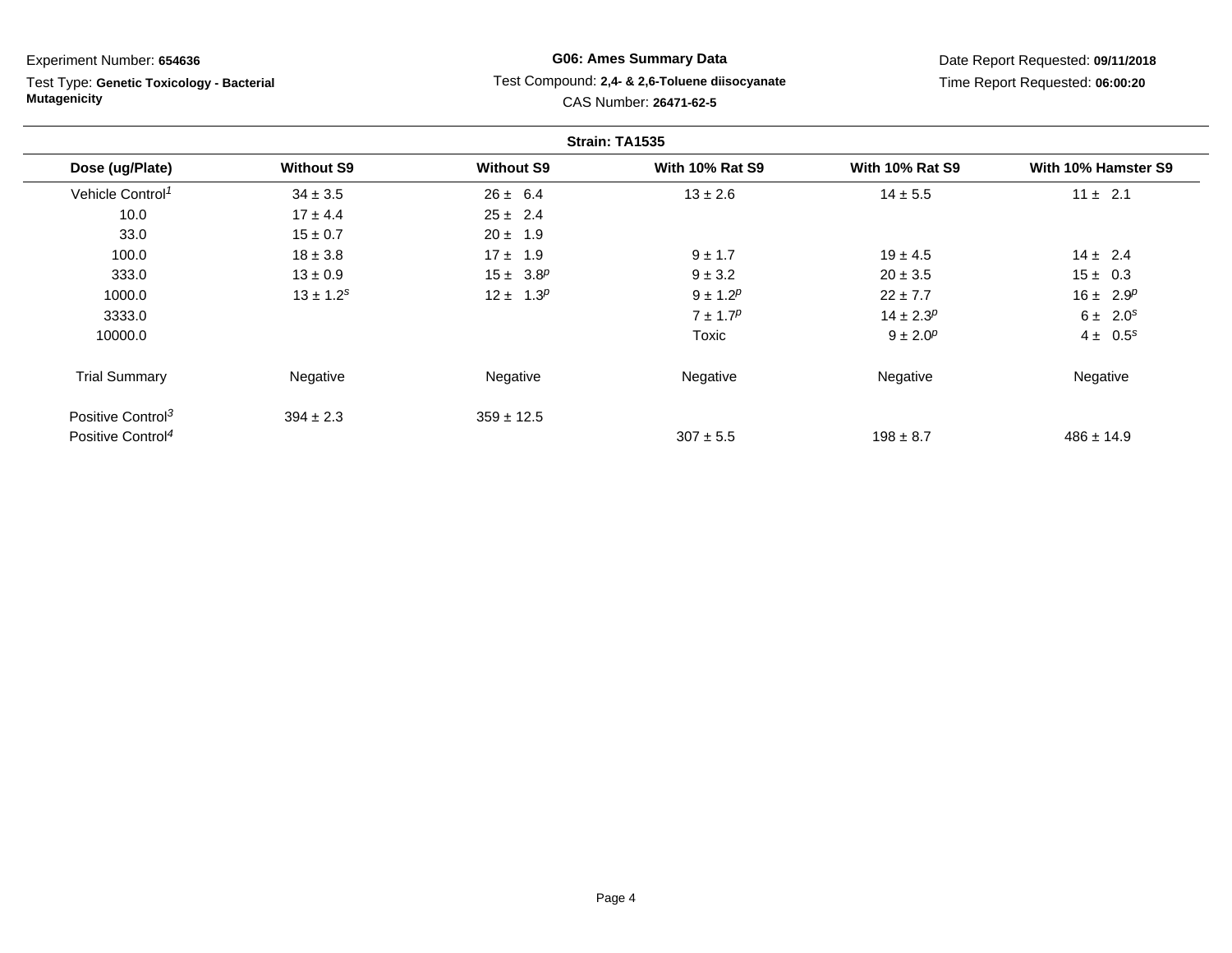Test Type: **Genetic Toxicology - Bacterial Mutagenicity**

# **G06: Ames Summary Data** Test Compound: **2,4- & 2,6-Toluene diisocyanate**CAS Number: **26471-62-5**

# Date Report Requested: **09/11/2018**Time Report Requested: **06:00:20**

#### **Strain: TA1535**

| Dose (ug/Plate)               | With 10% Hamster S9 |
|-------------------------------|---------------------|
| Vehicle Control <sup>1</sup>  | $10 \pm 2.3$        |
| 10.0                          |                     |
| 33.0                          |                     |
| 100.0                         | $11 \pm 2.2$        |
| 333.0                         | $14 \pm 6.1$        |
| 1000.0                        | $11 \pm 2.1$        |
| 3333.0                        | $7 \pm 1.7^p$       |
| 10000.0                       | $3 \pm 2.7^p$       |
| <b>Trial Summary</b>          | Negative            |
|                               |                     |
| Positive Control <sup>3</sup> |                     |
| Positive Control <sup>4</sup> | $369 \pm 17.8$      |
|                               |                     |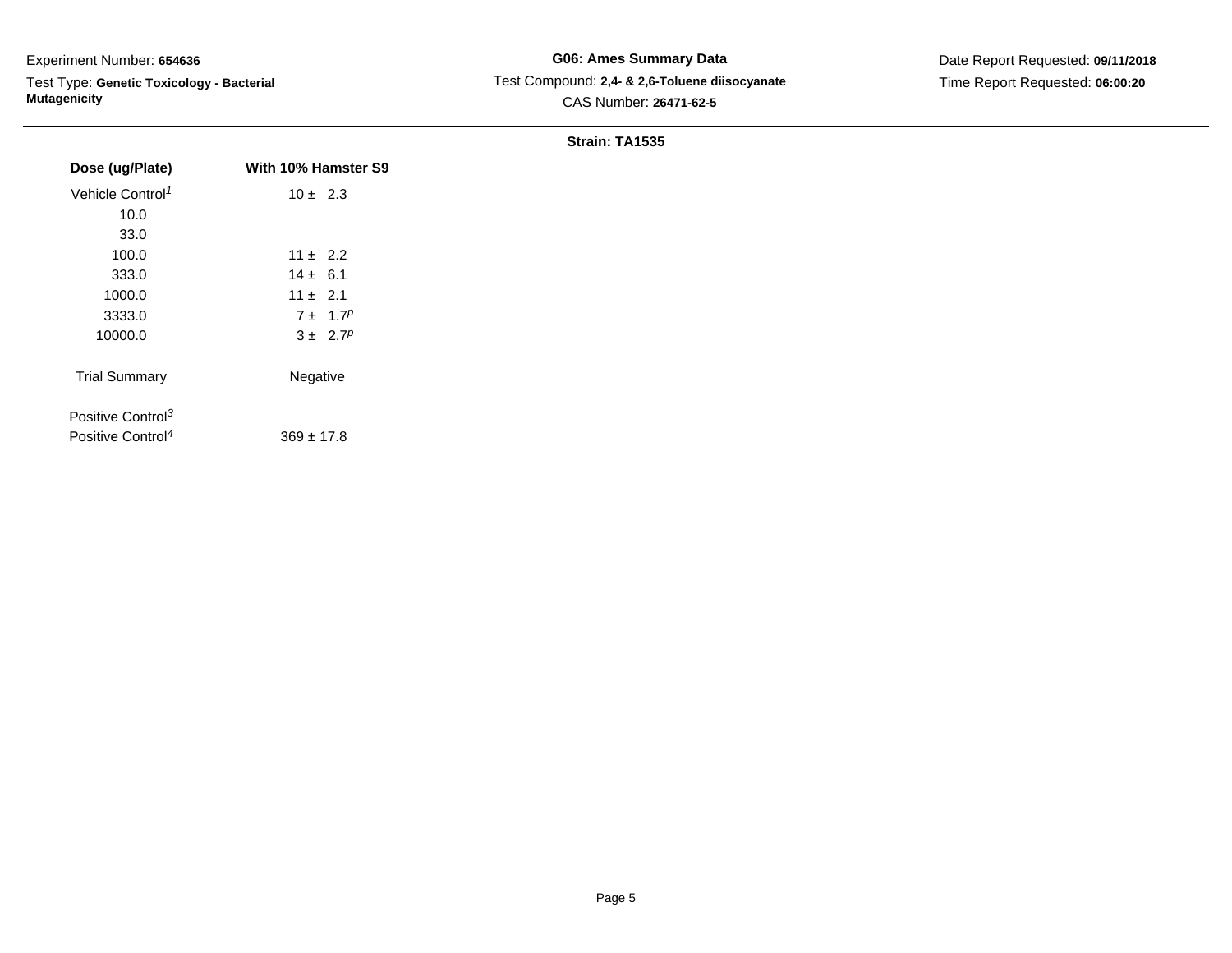Test Type: **Genetic Toxicology - Bacterial Mutagenicity**

# **G06: Ames Summary Data** Test Compound: **2,4- & 2,6-Toluene diisocyanate**CAS Number: **26471-62-5**

|                               |                   |                   | Strain: TA1537           |                        |                     |
|-------------------------------|-------------------|-------------------|--------------------------|------------------------|---------------------|
| Dose (ug/Plate)               | <b>Without S9</b> | <b>Without S9</b> | <b>With 10% Rat S9</b>   | <b>With 10% Rat S9</b> | With 10% Hamster S9 |
| Vehicle Control <sup>1</sup>  | $9 \pm 1.5$       | $5 \pm 1.2$       | $9 \pm 1.5$              | $14 \pm 1.9$           | $8 \pm 0.6$         |
| 10.0                          | $13 \pm 1.9$      | $8 \pm 0.9$       |                          |                        |                     |
| 33.0                          | $13 \pm 2.0$      | $11 \pm 1.5$      |                          |                        |                     |
| 100.0                         | $9 \pm 0.3$       | $8 \pm 2.4$       | $12 \pm 1.3$             | $20 \pm 2.6$           | $17 \pm 0.6$        |
| 333.0                         | $8 \pm 2.3$       | $12 \pm 2.0^p$    | $12 \pm 2.6$             | $17 \pm 5.1$           | $12 \pm 3.2$        |
| 1000.0                        | $8 \pm 0.3^s$     | $8 \pm 1.2^p$     | $8 \pm 2.7^p$            | $20 \pm 2.3$           | $15 \pm 1.2^p$      |
| 3333.0                        |                   |                   | $6 \pm 0.7$ <sup>p</sup> | $7 \pm 1.2^p$          | $9 \pm 1.0^s$       |
| 10000.0                       |                   |                   | Toxic                    | $8 \pm 0.9^p$          | $4 \pm 1.2^{s}$     |
| <b>Trial Summary</b>          | Negative          | Negative          | Negative                 | Negative               | Negative            |
| Positive Control <sup>4</sup> |                   |                   | $304 \pm 2.9$            | $161 \pm 15.3$         | $424 \pm 22.5$      |
| Positive Control <sup>5</sup> | $215 \pm 15.3$    | $147 \pm 18.7$    |                          |                        |                     |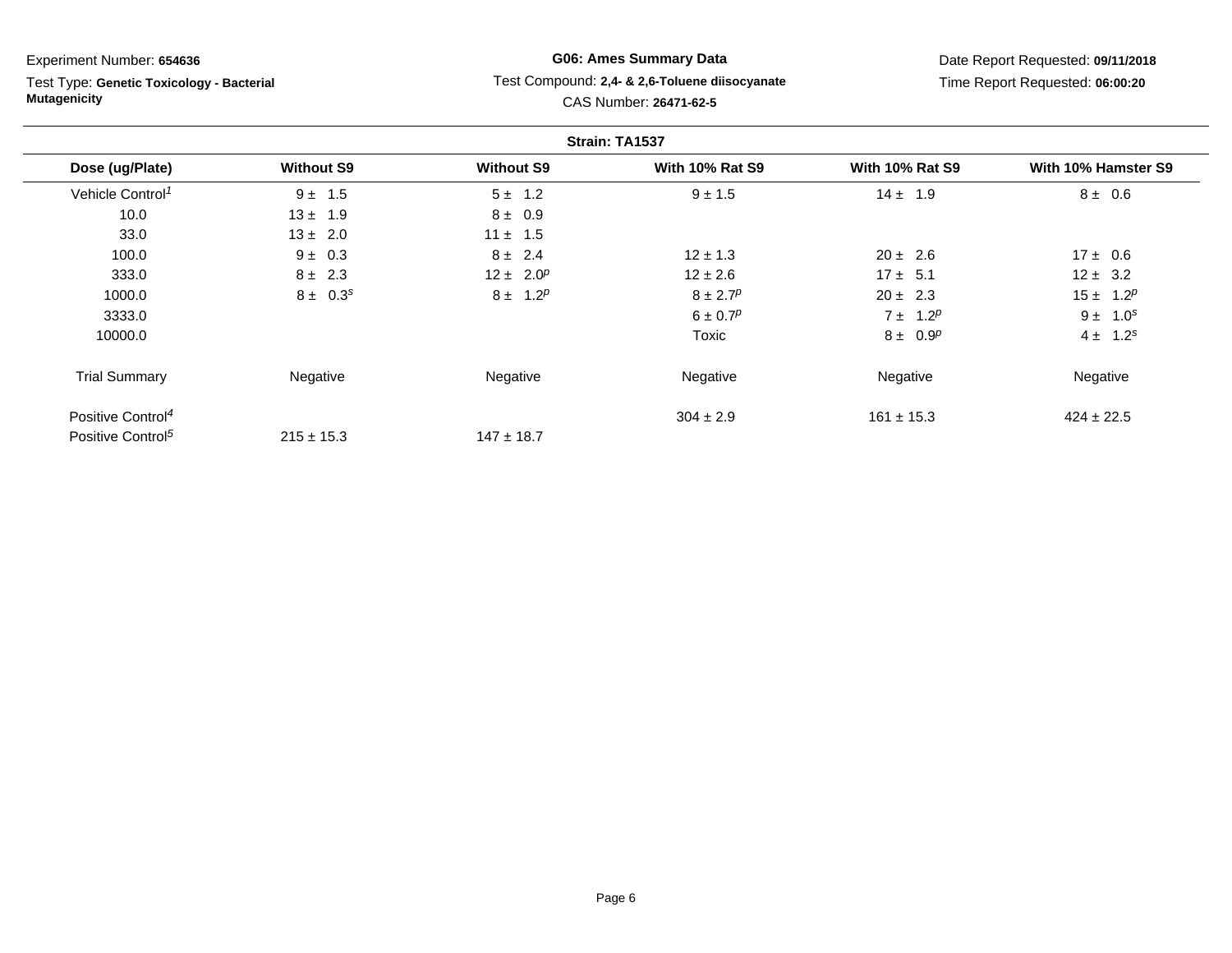Test Type: **Genetic Toxicology - Bacterial Mutagenicity**

## **G06: Ames Summary Data** Test Compound: **2,4- & 2,6-Toluene diisocyanate**CAS Number: **26471-62-5**

Date Report Requested: **09/11/2018**Time Report Requested: **06:00:20**

#### **Strain: TA1537**

|                                                                |                     | <b>UUGIII.</b> IAIJJI |
|----------------------------------------------------------------|---------------------|-----------------------|
| Dose (ug/Plate)                                                | With 10% Hamster S9 |                       |
| Vehicle Control <sup>1</sup>                                   | $4 \pm 0.9$         |                       |
| 10.0                                                           |                     |                       |
| 33.0                                                           |                     |                       |
| 100.0                                                          | $15 \pm 1.0$        |                       |
| 333.0                                                          | $19 \pm 2.7$        |                       |
| 1000.0                                                         | $14 \pm 1.2$        |                       |
| 3333.0                                                         | $14 \pm 1.5^p$      |                       |
| 10000.0                                                        | $8 \pm 0.9^p$       |                       |
| <b>Trial Summary</b>                                           | Negative            |                       |
| Positive Control <sup>4</sup><br>Positive Control <sup>5</sup> | $574 \pm 16.1$      |                       |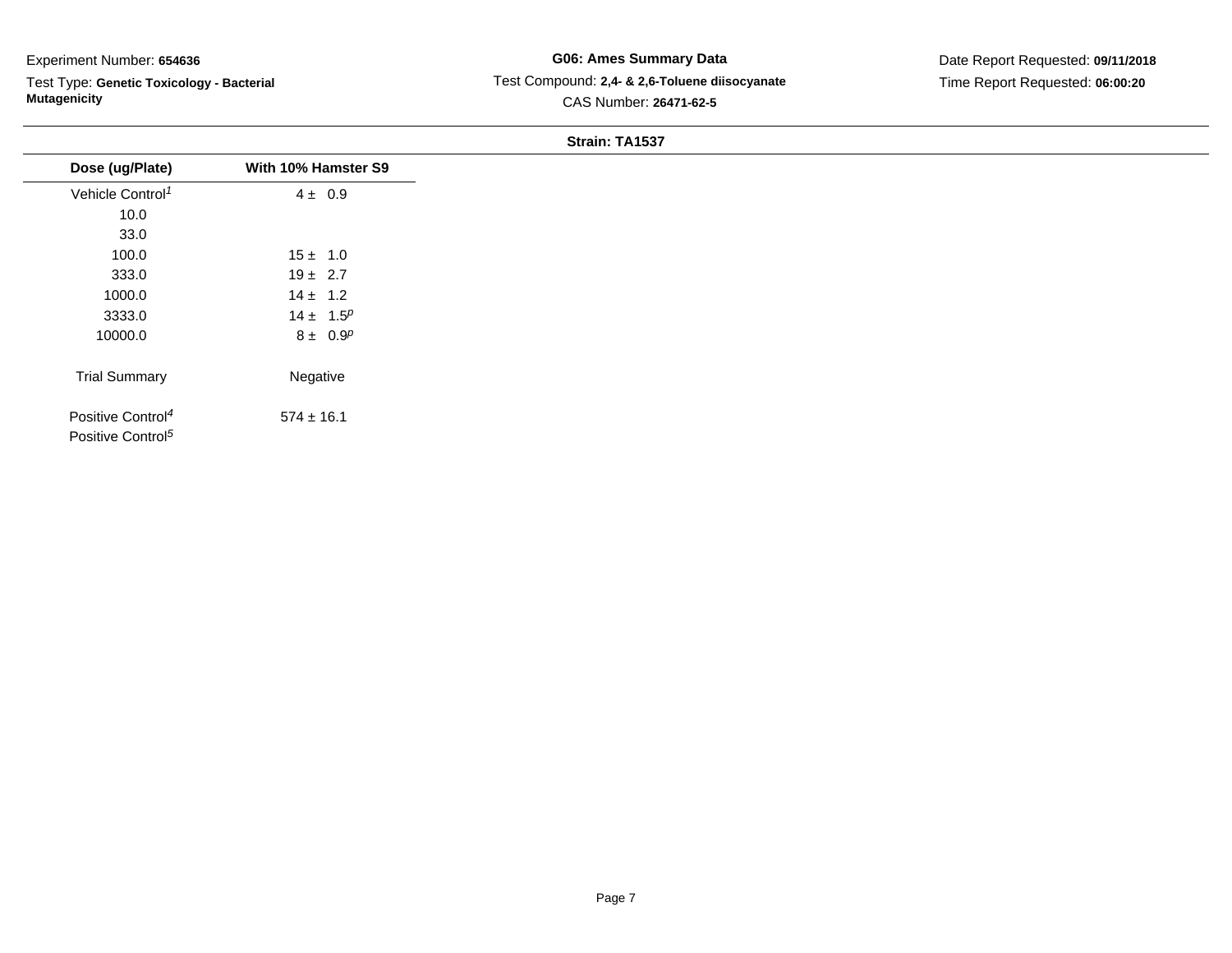Test Type: **Genetic Toxicology - Bacterial Mutagenicity**

# **G06: Ames Summary Data** Test Compound: **2,4- & 2,6-Toluene diisocyanate**CAS Number: **26471-62-5**

|                               |                   |                   | <b>Strain: TA98</b>    |                              |                        |
|-------------------------------|-------------------|-------------------|------------------------|------------------------------|------------------------|
| Dose (ug/Plate)               | <b>Without S9</b> | <b>Without S9</b> | <b>With 10% Rat S9</b> | <b>With 10% Rat S9</b>       | <b>With 10% Rat S9</b> |
| Vehicle Control <sup>1</sup>  | $21 \pm 2.3$      | $19 \pm 1.5$      | $35 \pm 1.3$           | $49 \pm 4.1$                 | $20 \pm 1.3$           |
| 3.0                           |                   |                   |                        |                              | $21 \pm 2.6$           |
| 10.0                          | $19 \pm 2.1$      | $17 \pm 4.9$      |                        |                              | $25 \pm 0.7$           |
| 33.0                          | $19 \pm 0.9$      | $20 \pm 3.5$      |                        |                              | $30 \pm 4.0$           |
| 100.0                         | $14 \pm 0.3$      | $17 \pm 2.2$      | $42 \pm 0.9$           | $85 \pm 7.8$                 | $52 \pm 0.6$           |
| 333.0                         | $16 \pm 0.9$      | $14 \pm 1.2^p$    | $51 \pm 0.3$           | $96 \pm 10.0$                | $67 \pm 0.9$           |
| 1000.0                        | $18 \pm 2.0^s$    | $16 \pm 2.8^p$    | $38 \pm 2.0^p$         | $89 \pm 6.7$                 |                        |
| 3333.0                        |                   |                   | $35 \pm 0.9^p$         | 69 ± 2.3 <sup><i>p</i></sup> |                        |
| 10000.0                       |                   |                   | $16 \pm 5.5^s$         | $22 \pm 3.3^p$               |                        |
| <b>Trial Summary</b>          | Negative          | Negative          | Negative               | Positive                     | Positive               |
| Positive Control <sup>2</sup> |                   |                   | $571 \pm 22.3$         | $502 \pm 49.5$               | $386 \pm 14.6$         |
| Positive Control <sup>6</sup> | $687 \pm 40.0$    | $591 \pm 76.8$    |                        |                              |                        |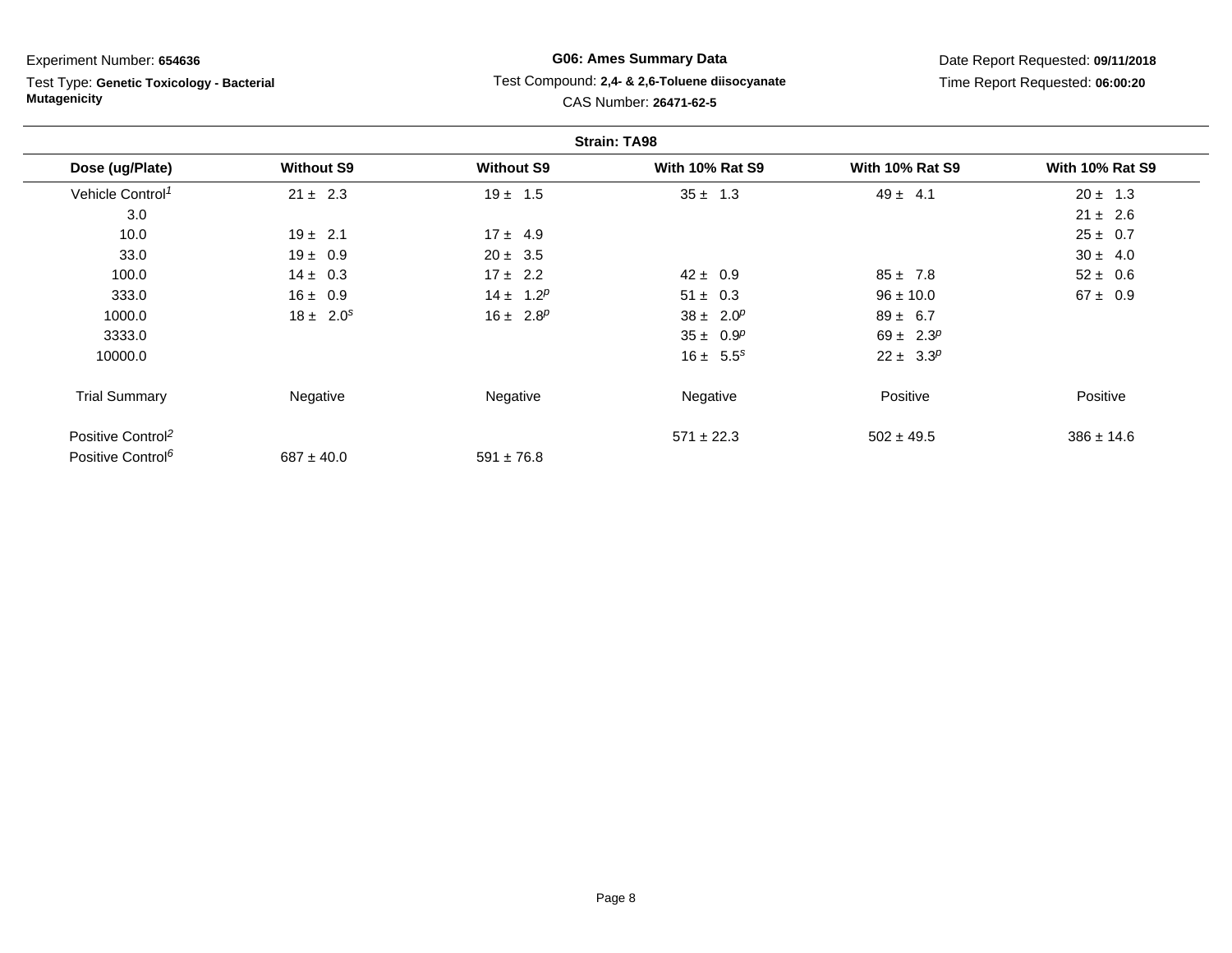Test Type: **Genetic Toxicology - Bacterial Mutagenicity**

# **G06: Ames Summary Data** Test Compound: **2,4- & 2,6-Toluene diisocyanate**CAS Number: **26471-62-5**

|                                                                |                     | <b>Strain: TA98</b>           |                     |  |
|----------------------------------------------------------------|---------------------|-------------------------------|---------------------|--|
| Dose (ug/Plate)                                                | With 10% Hamster S9 | With 10% Hamster S9           | With 10% Hamster S9 |  |
| Vehicle Control <sup>1</sup>                                   | $38 \pm 3.5$        | $31 \pm 3.5$                  | $31 \pm 3.8$        |  |
| 3.0                                                            |                     |                               | $35 \pm 1.0$        |  |
| 10.0                                                           |                     |                               | $31 \pm 4.1$        |  |
| 33.0                                                           |                     |                               | $34 \pm 8.4$        |  |
| 100.0                                                          | $76 \pm 5.6$        | $79 \pm 12.3$                 | $58 \pm 7.3$        |  |
| 333.0                                                          | $110 \pm 5.5$       | $114 \pm 32.4$                | $97 \pm 8.6$        |  |
| 1000.0                                                         | $85 \pm 2.5^p$      | $71 \pm 21.1$                 |                     |  |
| 3333.0                                                         | $67 \pm 9.0^s$      | $45 \pm 8.0^p$                |                     |  |
| 10000.0                                                        | Toxic               | 41 ± 20.5 <sup><i>p</i></sup> |                     |  |
| <b>Trial Summary</b>                                           | Positive            | Positive                      | Positive            |  |
| Positive Control <sup>2</sup><br>Positive Control <sup>6</sup> | $1219 \pm 34.6$     | $1171 \pm 136.5$              | $948 \pm 61.4$      |  |